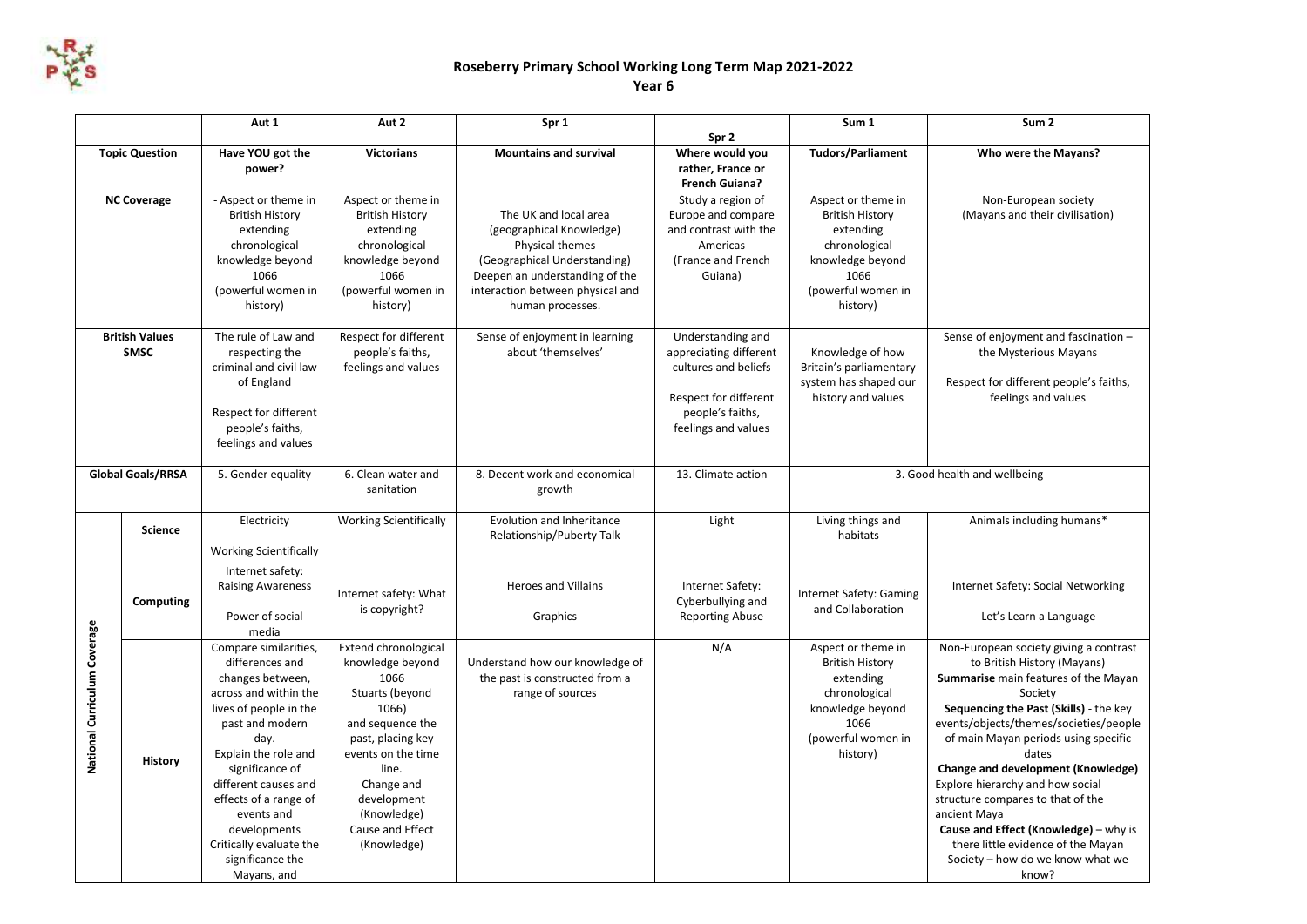|           | influential people in<br>history on modern   | Using Sources as<br>Evidence - Historical           |                                     |                                      |                        | Significance and Interpretation<br>(Knowledge) Project - the significance of |
|-----------|----------------------------------------------|-----------------------------------------------------|-------------------------------------|--------------------------------------|------------------------|------------------------------------------------------------------------------|
|           | day society.                                 | Enquiry                                             |                                     |                                      |                        | the achievements and legacy of The<br>Mayans                                 |
| Geography | Use the eight points                         | Identify the countries                              |                                     | Locate the world's                   |                        | Locate Spain and Mexico in relation to                                       |
|           | of a compass, four                           | and continents                                      | Understand biomes, vegetation       | countries, using maps                | Use a range of methods | the Equator, longitude and latitude and                                      |
|           | and six-grid                                 | included in the British                             | belts, land use, economic activity, | to focus on Europe                   | including sketch maps, | time zones. Locate cities in Spain and in                                    |
|           | references, symbols                          | empire during the                                   | distribution of natural resources   | (including the location              | plans and graphs, and  | Mexico on physical and political maps.                                       |
|           | and key to build their                       | Victorian period.                                   |                                     | of Russia) and North                 | digital technologies   | Explore key mountain ranges in Spain                                         |
|           | knowledge of the                             |                                                     | Grid Reference recap                | and South America,                   |                        | and Mexico, including highest points                                         |
|           | United Kingdom and                           | 'The Industrial                                     |                                     | concentrating on their               |                        | Locate Spain and Mexico in relation to                                       |
|           | the wider world.                             | <b>Revolution' Project</b>                          |                                     | environmental regions,               |                        | the Equator, the Tropics of Cancer and                                       |
|           | Use fieldwork to                             | Including changes                                   |                                     | key physical and                     |                        | Capricorn, longitude and latitude,                                           |
|           | observe, measure,                            | over time in                                        |                                     | human characteristics,               |                        | relating to their time zones, climate,                                       |
|           | record and present                           | technological,                                      |                                     | countries and major                  |                        | seasons and vegetation                                                       |
|           | the human and                                | scientific and                                      |                                     | cities.                              |                        | Compare the physical environment,                                            |
|           | physical features in                         | industrial innovations                              |                                     | (Valencia, Seville,                  |                        | climate and economic activity of Spain                                       |
|           | the local area.                              |                                                     |                                     | Málaga, Alicante, Las                |                        | to Mexico                                                                    |
|           | Plan and carry out a                         |                                                     |                                     | Palmas) and Mexico                   |                        |                                                                              |
|           | fieldwork                                    |                                                     |                                     | (Mexico City,                        |                        |                                                                              |
|           | investigation in an                          |                                                     |                                     | Guadalajara City,                    |                        |                                                                              |
|           | urban area and/or a                          |                                                     |                                     | Puebla City, Ecatepec)               |                        |                                                                              |
|           | rural area using                             |                                                     |                                     | on physical and                      |                        |                                                                              |
|           | appropriate                                  |                                                     |                                     | political maps.                      |                        |                                                                              |
|           | techniques.                                  |                                                     |                                     |                                      |                        |                                                                              |
| Art       | Artists: Banksy,                             | Drawing: use a range                                | Improve mastery of techniques       | <b>Responding to art:</b>            | <b>Print Making</b>    | Developing Ideas: annotate own                                               |
|           | Andre                                        | of pencils, chalks,                                 | such as drawing and painting        | Identify artists who                 |                        | drawings to show techniques, likes,                                          |
|           | Link through the                             | crayons and charcoal                                | Learn about great artists           | have worked in a                     | Textures and textiles  | dislikes, suggestions for                                                    |
|           | power of street art                          | to draw using specific                              | <b>Famous Artists</b>               | similar way to their                 |                        | improvements/changes                                                         |
|           | Painting: Artists:, Dali                     | drawing techniques                                  | (Lichtenstein – Pop art)            | own work                             | Art through technology | 3D Work: work with clay to create their                                      |
|           | Revising colour                              | to replicate art                                    |                                     | <b>Drawing: Explore</b>              |                        | own artwork in the style of the Maya,                                        |
|           | <b>3D Work: Artists:</b>                     | Painting: create a                                  |                                     | space and perspective                |                        | e.g. create a Mayan tile, stele or coil pot                                  |
|           | Magritte                                     | range of neutral                                    |                                     | Use a Spanish or                     |                        |                                                                              |
|           | Recreate a 3D model                          | shades and use tonal                                |                                     | Mexican landscape.                   |                        |                                                                              |
|           | from a 2D picture                            | contrast within a                                   |                                     | Painting: Use different              |                        |                                                                              |
|           | <b>Textiles and</b>                          | painting                                            |                                     | materials to apply                   |                        |                                                                              |
|           | Textures:                                    | <b>Knowledge of Artists</b>                         |                                     | paint making choices                 |                        |                                                                              |
|           | Revisit sewing and                           | and Responding to                                   |                                     | to create artistic                   |                        |                                                                              |
|           | stitching techniques<br>taught in Y4 and Y5. | Art:<br>RB Martineau The                            |                                     | individualism<br>Use Spanish/Mexican |                        |                                                                              |
|           |                                              | Last Day in the Old                                 |                                     | stimuli to practise the              |                        |                                                                              |
|           |                                              | Home 1862 and                                       |                                     | above effects.                       |                        |                                                                              |
|           |                                              | Augustus Egg Past                                   |                                     | Printing: Look at                    |                        |                                                                              |
|           |                                              |                                                     |                                     |                                      |                        |                                                                              |
|           |                                              |                                                     |                                     |                                      |                        |                                                                              |
|           |                                              | and Present (Number                                 |                                     | printing styles from                 |                        |                                                                              |
|           |                                              | 1) 1858 - what does it                              |                                     | different cultures and               |                        |                                                                              |
|           |                                              | tell us about life for                              |                                     | compare similarities                 |                        |                                                                              |
|           |                                              | these Victorian                                     |                                     | and differences.                     |                        |                                                                              |
|           |                                              | families?                                           |                                     |                                      |                        |                                                                              |
|           |                                              | <b>Print Making: string</b><br>print Christmas card |                                     |                                      |                        |                                                                              |
| <b>DT</b> | Select from and use a                        | Carry out research to                               | Analyse and Evaluate existing       |                                      |                        | Uses design to develop a food using                                          |
|           | wider range of tools                         | identify the needs,                                 | products                            |                                      | Selecting the correct  | local ingredients                                                            |
|           | and equipment to                             | wants, preferences                                  |                                     | 3D structures                        | tools                  |                                                                              |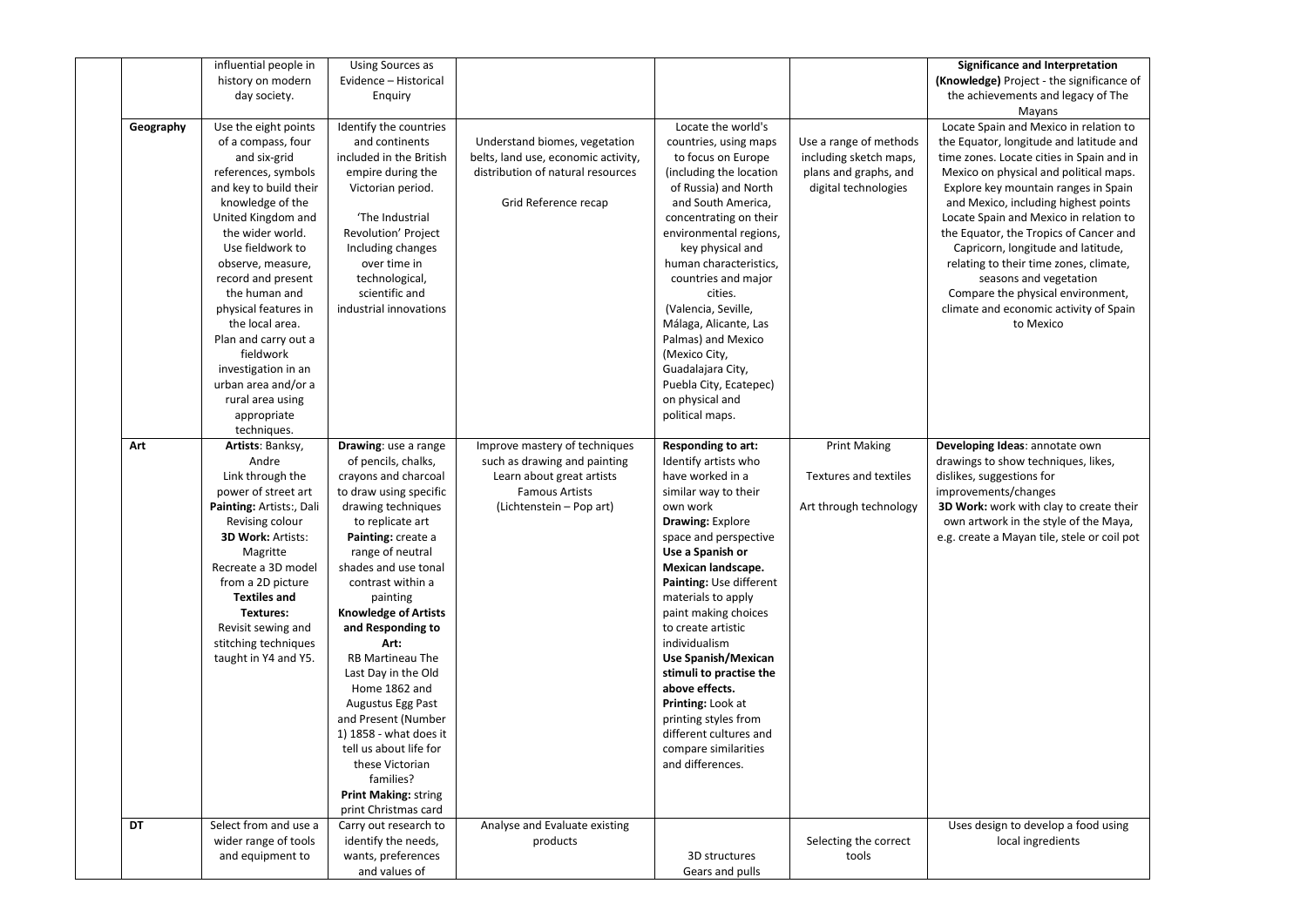|              | perform practical<br>tasks.<br>Select from and use a<br>wider range of<br>materials and<br>components,<br>including<br>construction<br>materials, textiles<br>and ingredients,<br>according to their<br>functional properties<br>and aesthetic<br>qualities. | particular individuals<br>and groups;<br>generate, develop,<br>model and<br>communicate their<br>innovative ideas<br>through discussion,<br>annotated sketches,<br>cross-sectional and<br>exploded diagrams,<br>drawing on their<br>research; accurately<br>apply a range of<br>finishing techniques,<br>including those from<br>art and design; plan<br>the order of their |                                                                                                                                                                  | Computer aided<br>design.                                                                                                                                                                                                                                                                                                                                                                                                                                                                                                                              | 3D structures<br>Evaluation                                                                                                                     | Understand seasonality; prepare and<br>cook mainly savoury dishes for a healthy<br>and varied diet                                              |
|--------------|--------------------------------------------------------------------------------------------------------------------------------------------------------------------------------------------------------------------------------------------------------------|-----------------------------------------------------------------------------------------------------------------------------------------------------------------------------------------------------------------------------------------------------------------------------------------------------------------------------------------------------------------------------|------------------------------------------------------------------------------------------------------------------------------------------------------------------|--------------------------------------------------------------------------------------------------------------------------------------------------------------------------------------------------------------------------------------------------------------------------------------------------------------------------------------------------------------------------------------------------------------------------------------------------------------------------------------------------------------------------------------------------------|-------------------------------------------------------------------------------------------------------------------------------------------------|-------------------------------------------------------------------------------------------------------------------------------------------------|
| <b>Music</b> | Creating and                                                                                                                                                                                                                                                 | work, choosing<br>appropriate<br>materials, tools and<br>techniques<br>Responding and                                                                                                                                                                                                                                                                                       | Use voice and instruments with                                                                                                                                   | <b>Controlling Sounds</b>                                                                                                                                                                                                                                                                                                                                                                                                                                                                                                                              | <b>Controlling Sounds</b>                                                                                                                       | Listening and applying knowledge and                                                                                                            |
|              | Developing Musical<br>Ideas (Composing)<br>Child to use a range<br>of notation to create<br>their own powerful<br>music.                                                                                                                                     | Reviewing<br>Creating and<br>developing musical<br>ideas<br>Controlling sounds<br>through signing and<br>playing                                                                                                                                                                                                                                                            | increasing accuracy, control and<br>expression<br>Perform with control and<br>expression solo and in ensembles<br>Composition - notation Leavers'<br>Performance | <b>Through Singing and</b><br><b>Playing (Performing):</b><br>Improvise using 5<br>notes of the<br>pentatonic scale<br><b>Creating and</b><br><b>Developing Musical</b><br>Ideas (Composing):<br>Tinkling sounds (timbre<br>- quality of sounds)<br>Link to French Guiana<br>sounds e.g. rainforest.<br>How could we<br>compose this? Which<br>instruments?<br>Create complex<br>rhythmic patterns<br>using a variety of<br>instrumentation with<br>an awareness of<br>timbre (quality of<br>sound) and duration<br>(length of notes and<br>intervals) | Through Singing and<br>Playing (Performing)<br>Listening and Applying<br>Knowledge and<br>Understanding<br>(Musical Dimensions<br>and Notation) | understanding (musical dimension and<br>notation)<br>Creating and developing musical ideas<br>Controlling sounds through signing and<br>playing |
| PE           | Dance                                                                                                                                                                                                                                                        | <b>Striking and Fielding</b>                                                                                                                                                                                                                                                                                                                                                | Athletics                                                                                                                                                        | <b>Invasion Games</b>                                                                                                                                                                                                                                                                                                                                                                                                                                                                                                                                  | Core Fitness                                                                                                                                    | <b>Ball Skills</b>                                                                                                                              |
| <b>RE</b>    | Rites of Passage<br>(Stockton syllabus)                                                                                                                                                                                                                      | Why are the gospel<br>accounts different?<br>(Christmas)                                                                                                                                                                                                                                                                                                                    | SATs/Transition (as per Stockton<br>syllabus)                                                                                                                    | <b>Expression of Faith</b><br>through art (Stockton<br>syllabus)                                                                                                                                                                                                                                                                                                                                                                                                                                                                                       |                                                                                                                                                 |                                                                                                                                                 |